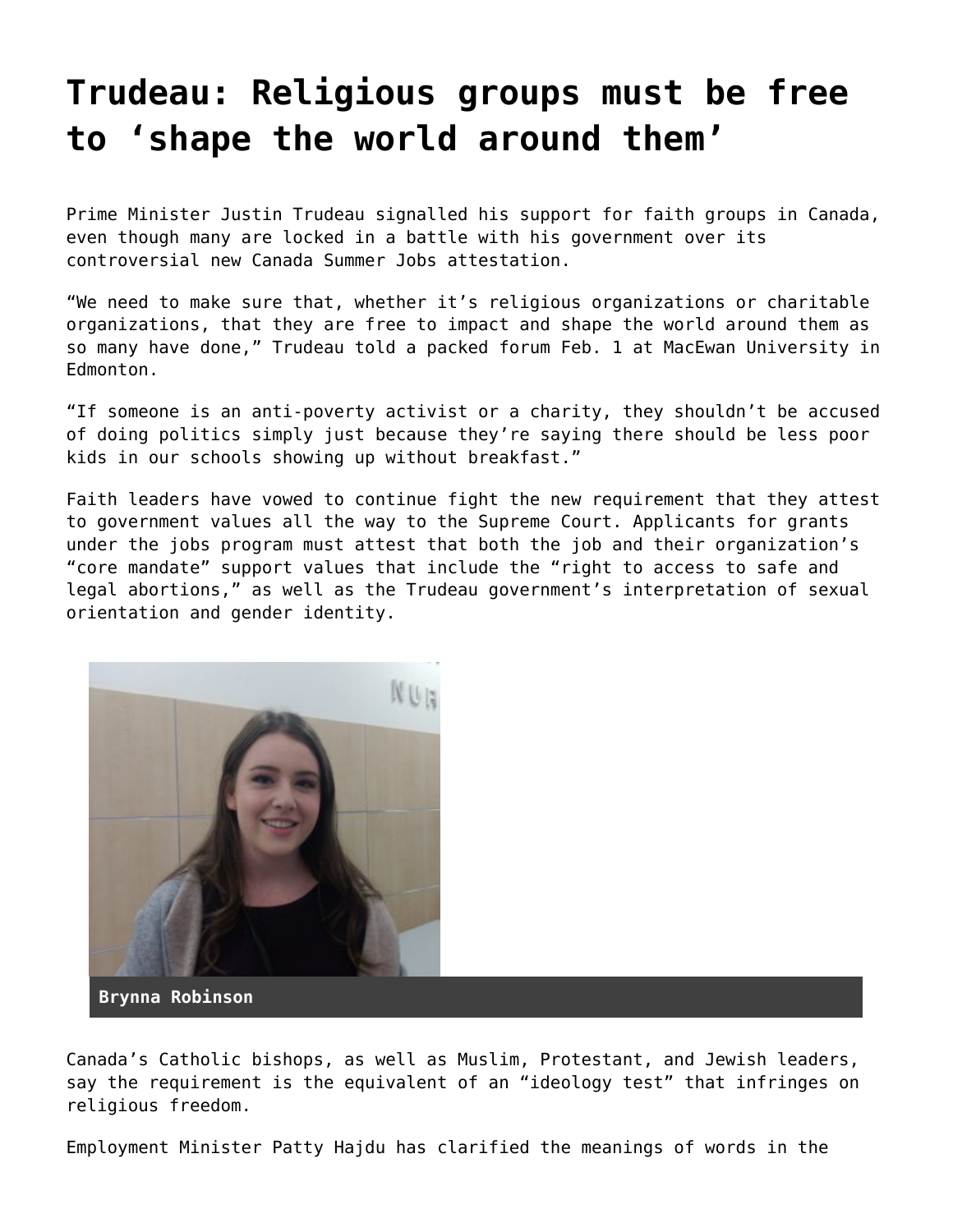attestation, such as "core mandate," but any group that ticks off the box is affirming a so-called "right" to abortion. She has refused to change the attestation or extend the Feb. 2 deadline for funding.

"They (government) shouldn't be trying to push their agenda on people," said Brynna Robinson, a second-year communications student at MacEwan University, who identifies as Catholic.

"If you don't believe in that, you shouldn't have to check it off. It should be optional. That's your religion. Especially abortion. People don't believe in that … they don't believe in killing babies."

Even those who support abortion rights are panning what they describe as government overreach.



"Why push something like that? There are other issues. Again, you're discriminating against a whole community that feels quite strongly about that," said Ralf Lemire, who says he's not even a particularly religious person. "I think it's a mistake, but I don't think they're trying to pick a fight."

Sarah Shulist supports abortion rights, but doesn't agree that faith groups should be denied funding under the Canada Summer Jobs program because they can't sign an attestation they don't believe in.

"I believe government funding should be allocated with human rights in mind, and I consider abortion to a human right," said Shulist; however "if it were a Catholic charity that is feeding the poor, and has nothing to do with abortion in the work they are doing, I do believe that requiring them to sign something that says 'I support abortion' is not OK."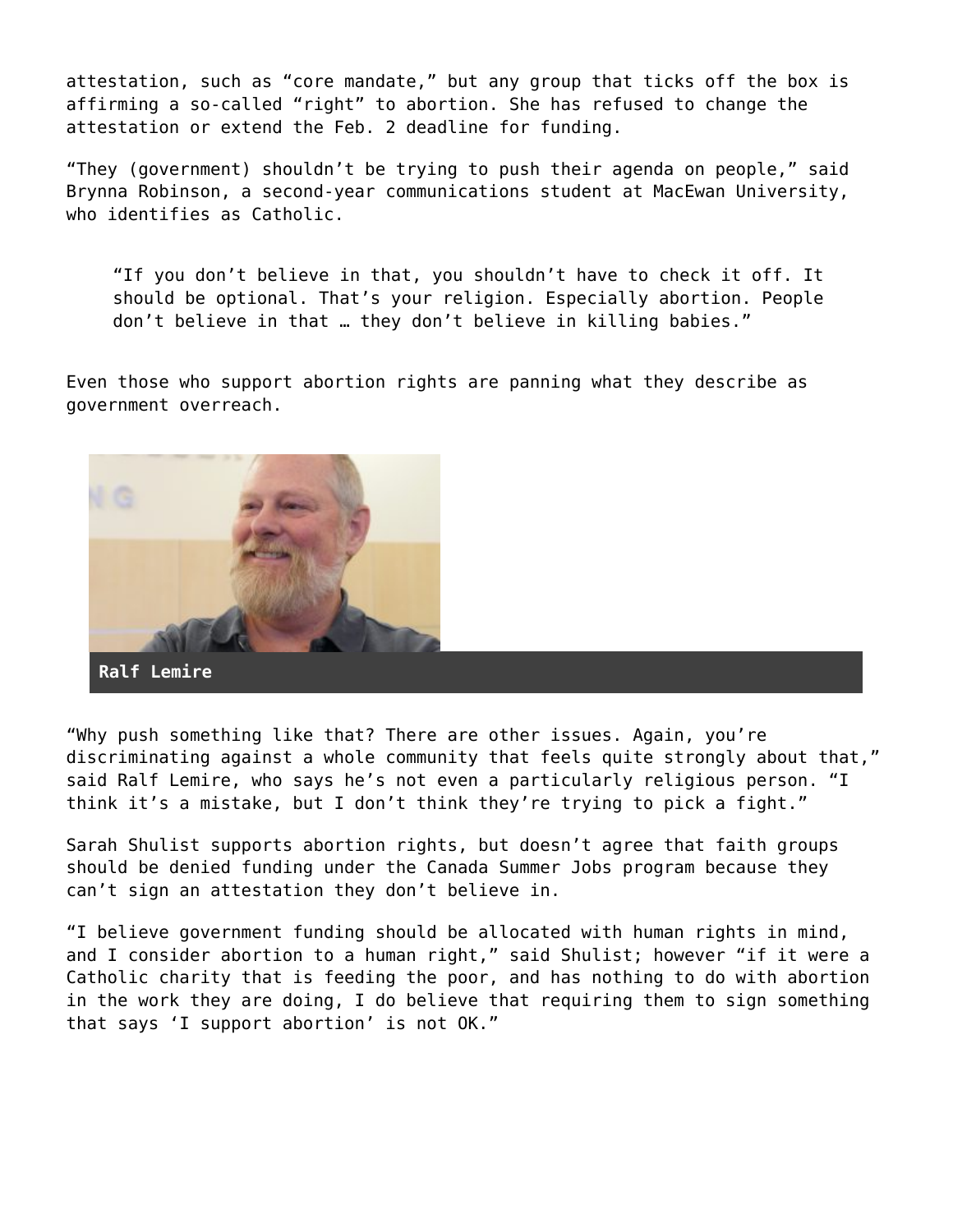

Debby Martin

Debby Martin, who is Catholic, said the Trudeau government is simple obeying the law, and the larger question is Canada's abortion law, which was struck down 30 years ago and never replaced.

"It doesn't have a choice. Are they saying you must support the government's view of abortion or are they saying that Canada, through the courts, has determined that abortion is legal and the government is enforcing that court ruling?" asked Martin, a member of St. Charles Parish who says she's pro-life.

"If we really want to change things, then we have to change the law."

Martin said her advice to faith groups is to let the government know that when they complete their application – including the attestation section.

"I would check off and say that 'I'm doing it under duress' beside it."



**Eric Yuson**

Erik Yuson, a Catholic who supports abortion rights, said he can see both sides of the Canada Summer Jobs attestation argument but he notes that controversy points to Canada's changing social fabric.

"I'd like for religious groups and organizations to remain autonomous, but at the same time in today's kind of culture, with how Canada is progressing really liberally, eventually certain groups are going to have understand that," said Yuson, a third-year social work student at MacEwan University.